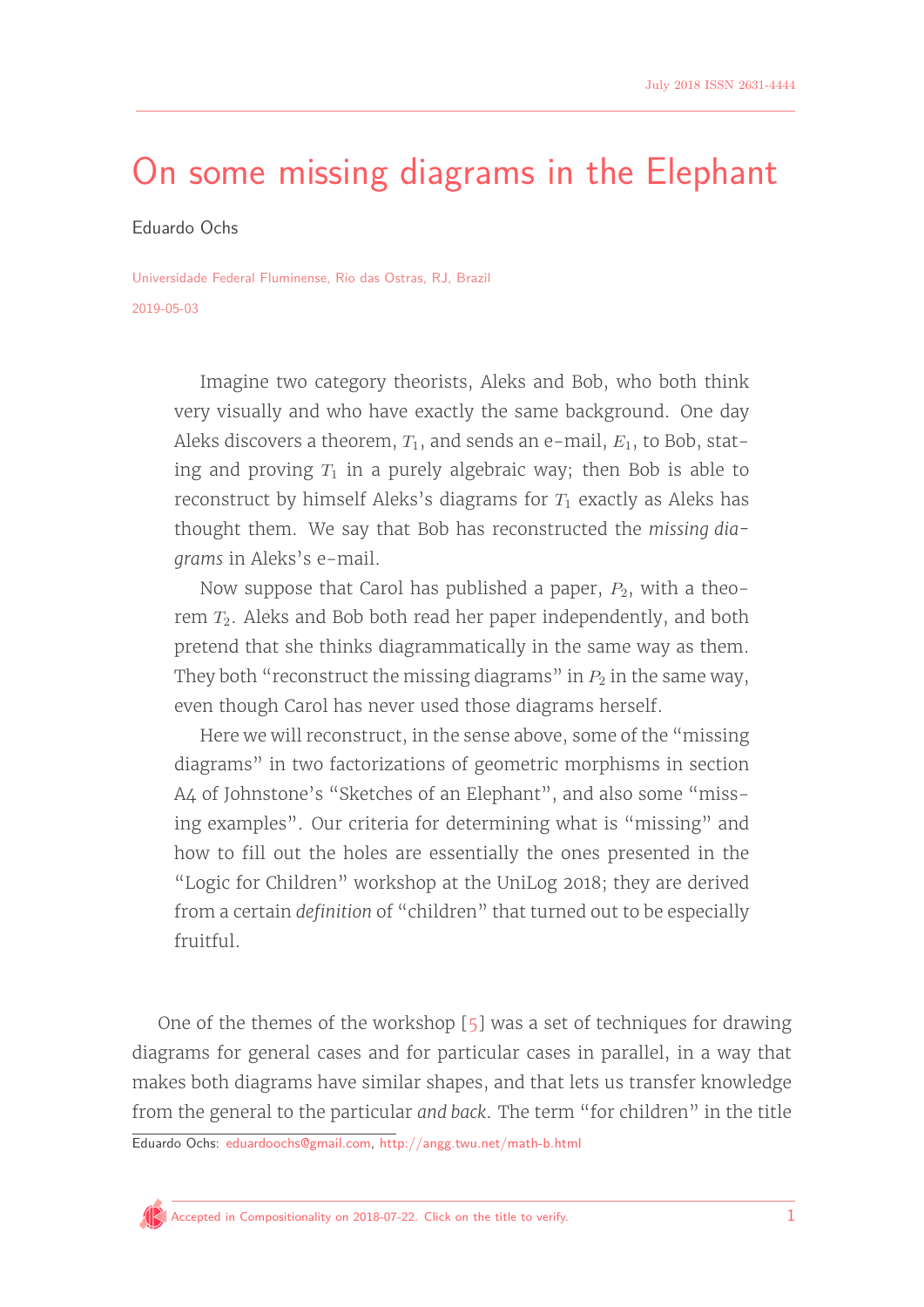of the workshop comes from some peoples' reactions to Category Theory: "I need a version for children of that!". We defined children in a certain way in order to get guidelines for how to construct a version "for children" of a categorical text; namely, "children": 1) prefer to start from particular cases and then generalize; 2) like diagrams and like finite objects that can be drawn explicitly; 3) become familiar with mathematical ideas by calculating and by checking several cases (i.e., by "playing"), rather than by proving theorems.

### **1 Categories with coordinates**

Let's see a way to define finite categories whose objects have coordinates in  $\mathbb{N}^2$ and whose arrows can be named by just their sources and targets. We call these categories ZCategories, and it's easier to start with an example. The left half of Figure [1](#page-1-0) is a ZCategory **A** whose objects are  $A_0 = \{1, 2, 3, 4, 5\}$ , with coordinates  $c(1) = (0, 2), c(2) = (1, 1), c(3) = (2, 1), c(4) = (1, 0), c(5) = (2, 0).$  The arrow  $2 \rightarrow 4$  belongs to **A**, but it is not shown. The right half of Figure [1](#page-1-0) is a functor  $F: \mathbf{A} \to \mathbf{Set}$  — a ZPresheaf.

<span id="page-1-0"></span>

Figure 1: A ZCategory and a ZPresheaf.

A *ZSet* is a finite set  $P \subset \mathbb{N}^2$  that touches both the *x*-axis and the *y*-axis. A ZDirectedGraph is a pair  $(P, A)$  where *P* is a ZSet and  $A \subseteq P \times P$  is a set of arrows. We write  $(P, A^*)$  for the transitive-reflexive closure of  $(P, A)$ .

The section 1 of  $[7]$  defines positional notations for ZSets and for functions with ZSets as their domains. They're like this:

$$
\left\{\n\begin{array}{c}\n(1,3), \\
(0,2), \\
(1,1), \\
(1,0)\n\end{array}\n\right\} =\n\begin{array}{c}\n\bullet \\
\bullet \\
\bullet \\
\bullet\n\end{array} =\n\begin{array}{c}\n\bullet \\
\bullet \\
\bullet \\
\bullet\n\end{array} =\n\begin{array}{c}\n\bullet \\
\bullet \\
\bullet \\
\bullet \\
\bullet\n\end{array}\n\left\{\n\begin{array}{c}\n((1,3),4), \\
((0,2),5), \\
((2,2),6), \\
((1,1),7), \\
((1,0),8)\n\end{array}\n\right\} =\n\begin{array}{c}\n4 \\
5 \\
8\n\end{array}
$$

The condition "...that touches both the *x*-axis and the *y*-axis" lets us draw ZSets as just bullets, omitting the axes.

A ZCategory **B** is a category plus a structure ((*P, A*)*, c*), called its drawing instructions, obeying: 1)  $(P, A)$  is a ZDirectedGraph; 2)  $c : \mathbf{B}_0 \to P$  is a bijection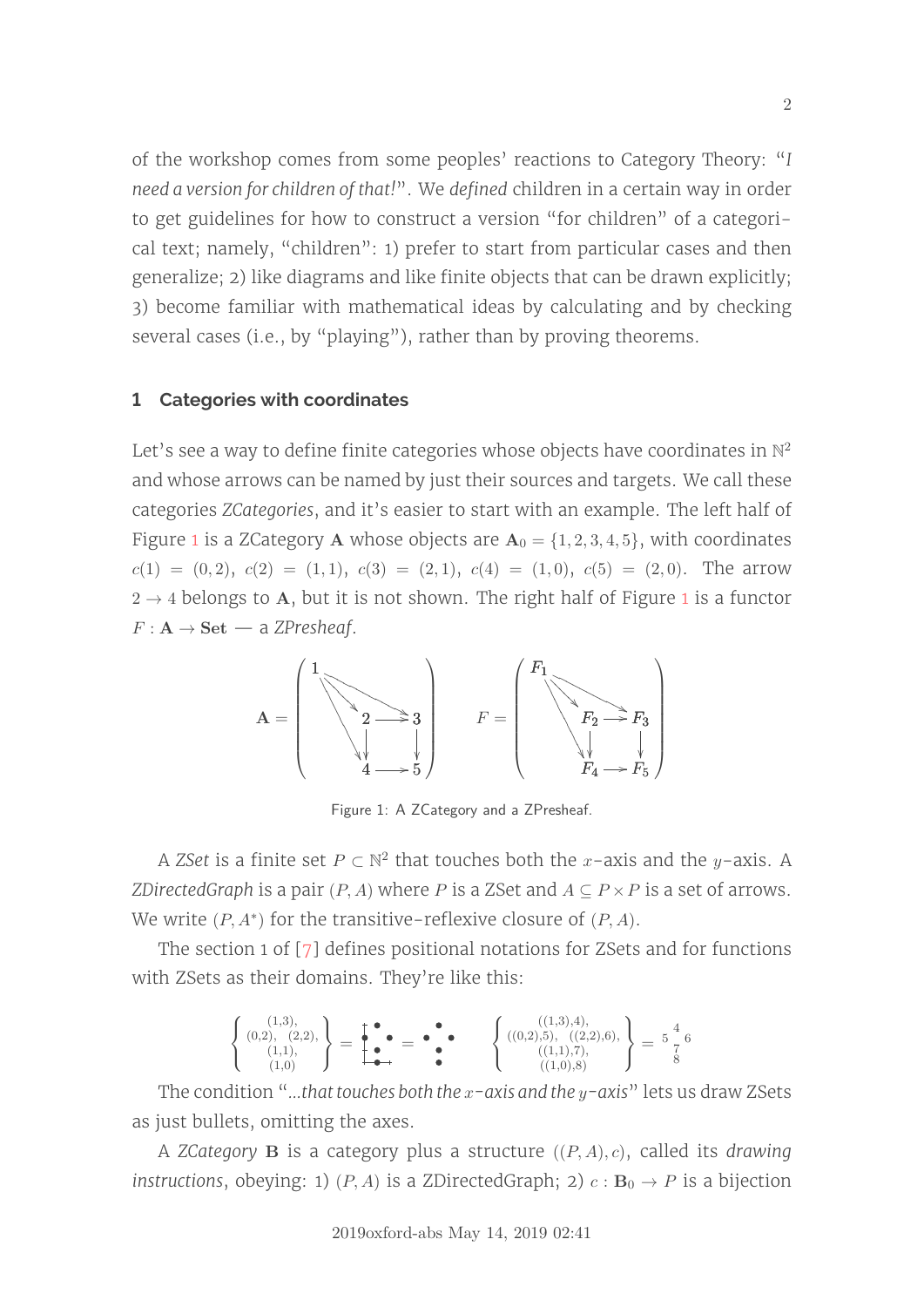between the objects of **B** and the ZSet  $P$ ; 3) for any objects  $D, E \in \mathbf{B}$  the hom-set Hom<sub>B</sub>(*D*, *E*) is singleton when  $(c(D), c(E)) \in A^*$ , and is empty when  $(c(D), c(E)) \notin$ A<sup>\*</sup>. The conditions 1-3 imply that a ZCategory is a finite preorder category; the coordinates say where each object is to be drawn, and the set *A* says which arrows are to be drawn explicitly; the other arrows are said to be implicit.

A ZTopos is a functor category of the form **SetB**, where **B** is a ZCategory. Objects of a ZTopos  $\mathbf{Set}^{\mathbf{B}}$  inherit the drawing instructions from  $\mathbf{B}$ , as the *F* in the example above.

We call the objects of a ZTopos ZPresheaves. Note that a presheaf *P* on **B** is an element of  $\mathbf{Set}^{\mathbf{B}^{\mathrm{op}}}$ , which means that for each arrow  $D \to E$  in **B** the presheaf *P* returns an arrow  $P(D \to E)$ :  $PE \to PD$  in Set; ZPresheaves don't have this reversal of direction.

### <span id="page-2-0"></span>**2 Internal Diagrams**

Internal diagrams are a tool that lets us lower the level of abstraction. They merge ideas from the standard notation for declaring functions with the way we used to draw functions in school, using arrows between the elements of blob-sets. Look at Figure [2,](#page-3-0) at the left. Compare its ' $\mathbb{N} \to \mathbb{R}$ ' in the upper line (the external view), with the  $(n \mapsto \sqrt{n})$  in the lower line (the internal view); the  $n \mapsto \sqrt{n}$ shows a (generic) element and its image. The middle part of Figure [2](#page-3-0) shows the external view at the bottom and an internal view at the top; note that all elements in the blobs for  $N$  and  $R$  are named, but only a few of the elements are shown (compare with [\[4\]](#page-11-2), p.3); the arrows like  $3\mapsto$ √  $3$  and  $4\mapsto 2,$  that show elements and their images, are substitution instances of the generic  $n \mapsto \sqrt{n}$ , maybe after some calculations (or "reductions" in *λ*-calculus terminology). The right part of Figure [2](#page-3-0) shows an adjunction  $L \dashv R$  between categories **A** and **B**, drawn in our favourite "shape" (see [\[9\]](#page-11-3), where all this is explained in detail): with the functor *L* going left and the functor *R* going right. We don't draw blobs to stress that  $B, LA, LRB \in \mathbf{B}$  and  $A, RB, RLA \in \mathbf{A}$ , and we draw "generic" unit and counit maps.

### **3 Geometric morphisms (and how to draw them)**

A geometric morphism  $f : \mathcal{E} \to \mathcal{F}$  is an adjunction  $(f^* \dashv f_*)$  between toposes  $\mathcal{E}$ and  $F$  plus the assurance that  $f^*$  is exact; a ZGM is a geometric morphism gen-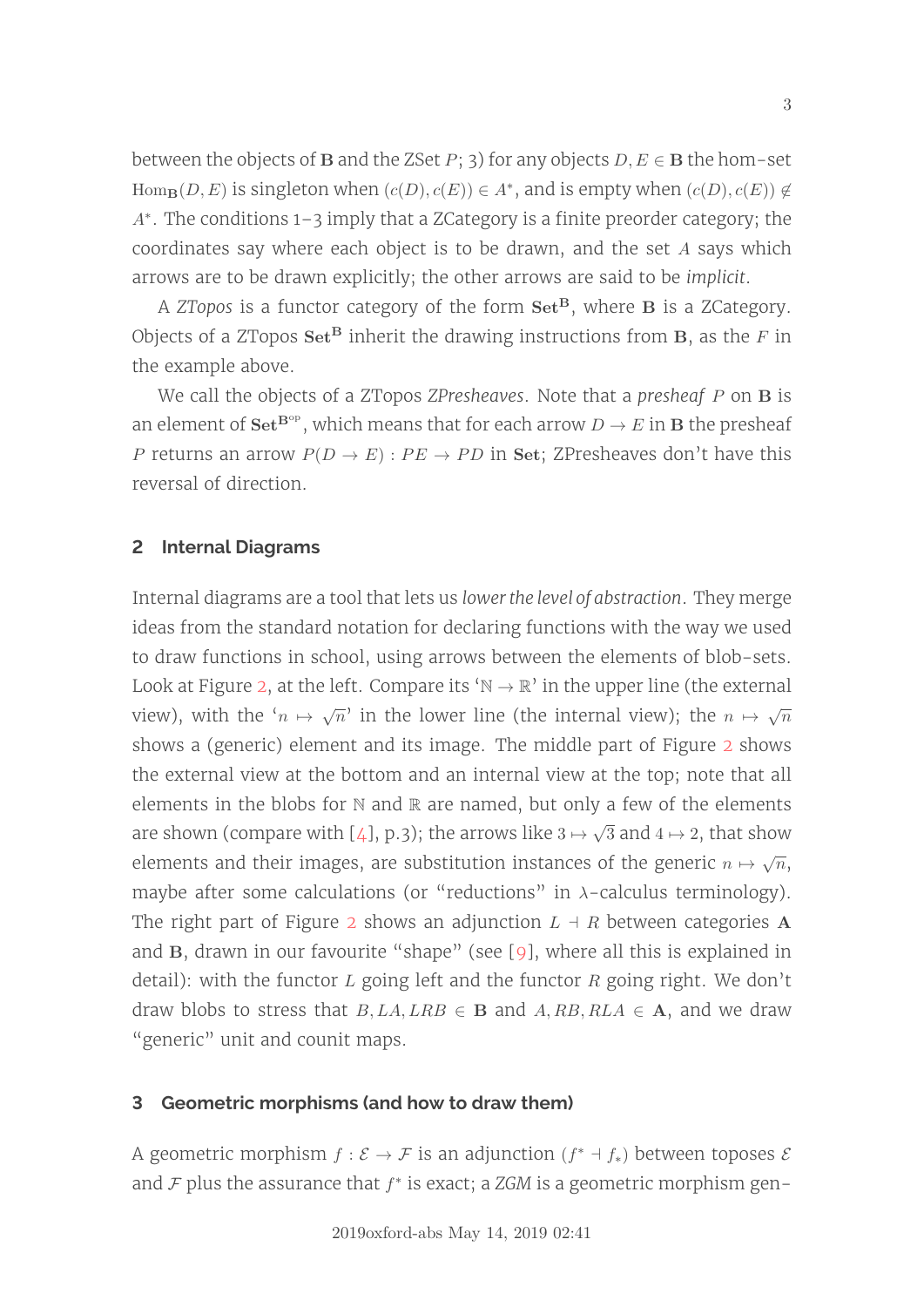<span id="page-3-0"></span>

Figure 2: The standard notation for defining a function; An internal view and the external view of the function  $\sqrt{\ }$ ; An internal view and the external view of an adjunction  $L \dashv R$ .

erated by a functor  $f : A \rightarrow B$  between ZCategories (a ZFunctor), in the following sense. A functor  $f : A \rightarrow B$  induces a geometric morphism  $f : Set^A \rightarrow Set^B$  between ZToposes; where  $f^*$  is defined "by composition". The right adjoint  $f_*$  can be calculated by the Kan extension formula, but in small examples it is better to calculate it directly by guess-and-test. Figure [3](#page-4-0) shows how we draw a geometric morphism and a ZGM; Figure  $\angle$  shows why we are interested in ZGMs: if we choose ZCategories **A** and **B** we can replace several objects of our diagram for ZGMs by their internal views, and this gives us a way to "understand" the adjunction and the unit and counit maps.

#### **4 Planar Heyting Algebras and 2-Column Graphs**

The preprints [\[7\]](#page-11-1) and [\[8\]](#page-11-4) explain how to use 2-column graphs (" $2CGs$ ") to develop visual intuition about intuitionistic logic (the first one) and sheaves (the second one).

The central construction in [\[7\]](#page-11-1) can be stated as: every 2CG is associated to a Planar Heyting Algebra (a "ZHA", defined in section  $4$  of [\[7\]](#page-11-1)) and viceversa, and the central construction in [\[8\]](#page-11-4) is: every 2CG with question marks is associated to a ZHA with a J-operator and vice-versa. This can be represented as:

$$
(P, A) \leftrightarrow H
$$
  

$$
((P, A), Q) \leftrightarrow \leadsto (H, J)
$$

where the  $\rightarrow\rightarrow\rightarrow\rightarrow$  is pronounced "is associated to". Formally,  $(P, A) \rightarrow\rightarrow\rightarrow\rightarrow$  *H*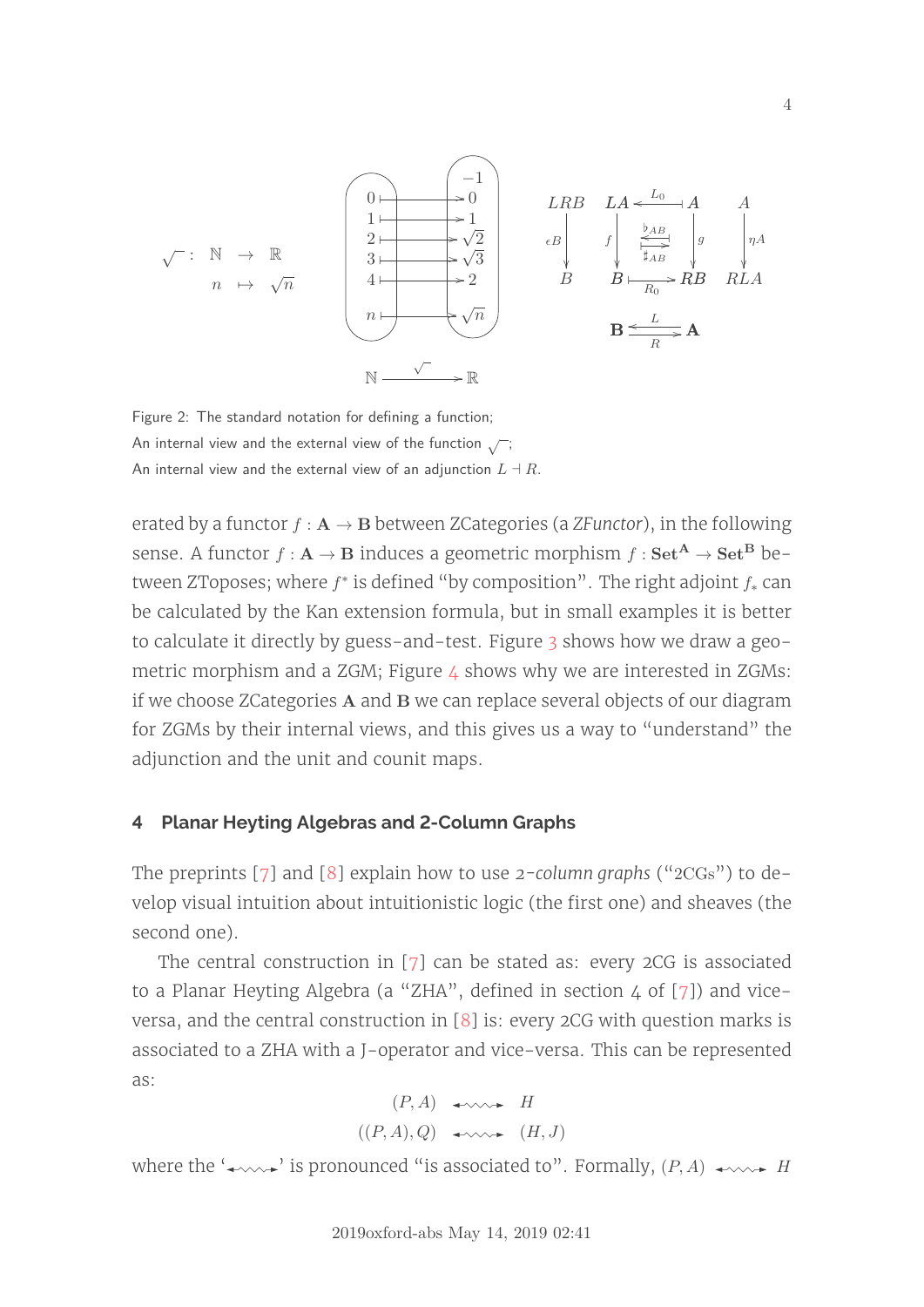<span id="page-4-0"></span>

Figure 3: A geometric morphism and a ZGM.



Figure 4: A ZGM in a particular case.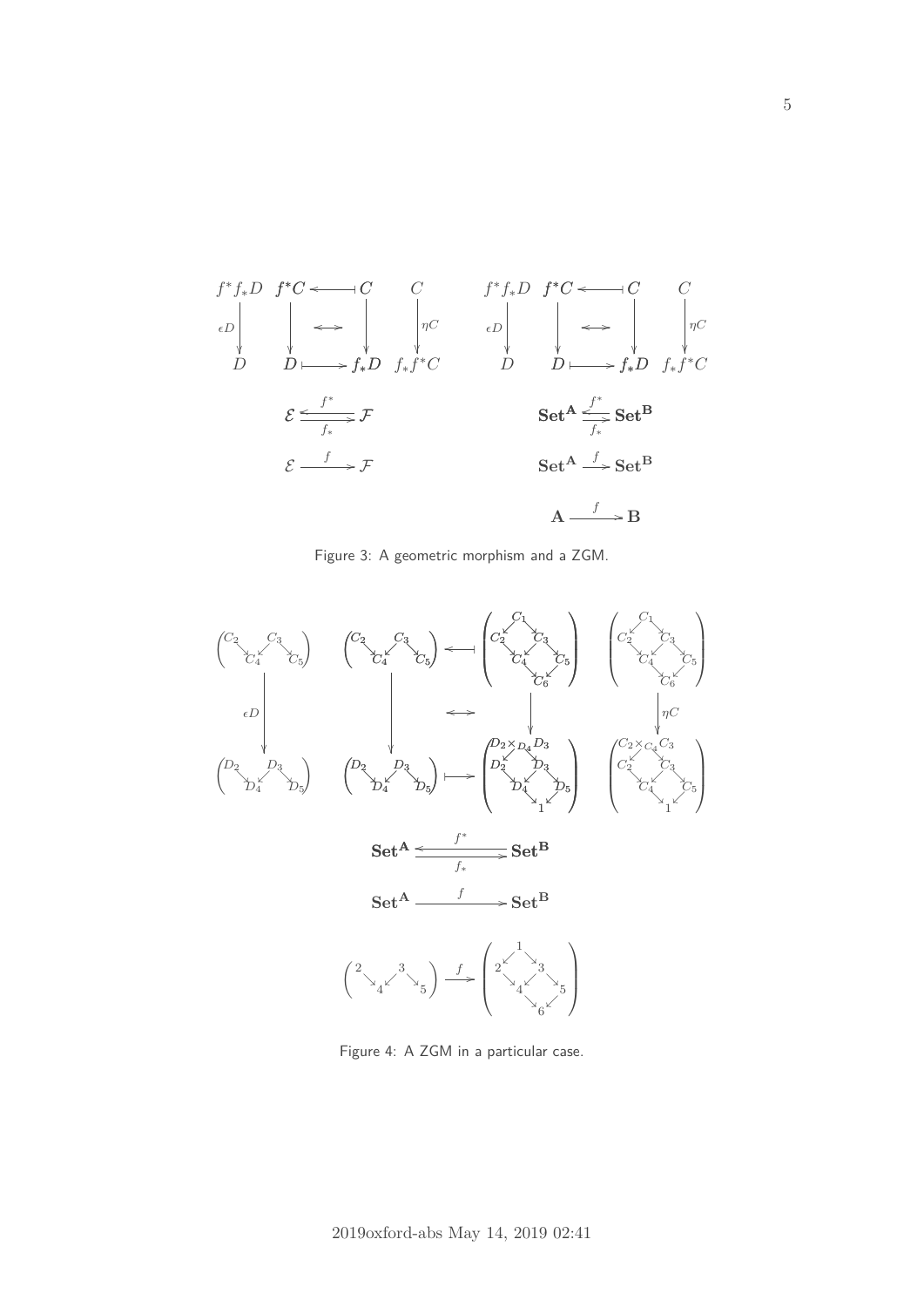when *H* is isomorphic to the order topology  $\mathcal{O}_A(P)$ , and  $((P, A), Q) \longrightarrow \mathcal{O}_A$  (*H, J*) when  $(P, A) \leftrightarrow$ *H* and besides that the equivalence relation that *Q* induces on  $\mathcal{O}_A(P)$  is the same as the equivalence that the J-operator *J* induces on *H*.

Here's why this is relevant to us. We can regard a 2CG (*P, A*) as a ZCategory. The logic of the ZTopos  $\mathbf{Set}^{(P,A)}$  — i.e., its  $\text{Sub}(1)$  — is exactly  $\mathcal{O}_A(P)$ . Also, each sheaf  $\mathbf{sh}_j(\mathbf{Set}^{(P,A)})$  on  $\mathbf{Set}^{(P,A)}$  corresponds to a set of question marks  $Q \subseteq P$  and vice-versa.

These constructions are easy to understand if we have a concrete example, so look at Figure [6.](#page-6-0)

The representation of the characteristic function of a subset  $S \subseteq P$ ,  $\chi_S$ , is the diagram that we obtain from (*P, A*) by replacing each point of *P* by 1 when it belongs to *S* and by 0 when not. We say that *S* obeys the condition of an arrow  $(\alpha \to \beta) \in A$  when  $\chi_S(\alpha) \leq \chi_S(\beta)$ , and that *S* violates the condition of an  $(\alpha \rightarrow \beta) \in A$  when  $\chi_S(\alpha) = 1$  and  $\chi_S(\beta) = 0$ . A subset  $S \subseteq P$  is *A*-open when it obeys the conditions of all arrows in *A*.  $\mathcal{O}_A(P)$  is the set of all *A*-open subsets of *P*.

A specification for a 2CG is a  $\mu$ -uple  $(l, r, R, L)$ ; it generates a 2CG  $(P, A)$  with  $P := \text{pile}(lr)$ , and with sets of intercolumn arrows *R* (going right) and *L* (going left). The set *A* of arrows of  $(P, A)$  is  $R \cup L$  plus all the intracolumn arrows that point one step down. The 2CG  $(P, A)$  in Figure [5](#page-6-0) is generated by this specification:

$$
(4,6,\left\{\begin{smallmatrix} \frac{4}{3}-&-&5,\\ 3-&-&4,\\ 2-&-&2,\\ 1-&-&1, \end{smallmatrix}\right\},\left\{\begin{smallmatrix} 2&\leftarrow&5 \end{smallmatrix}\right\})
$$

We write pile $(ab)$  for the set  $\{a\_,\ldots, 1\_,\ \_\_1,\ldots,\_\_b\};$   $\chi_{\mathsf{pile}(a,b)}$  is a pile of  $a$  '1's in the left column and  $b$  '1's in the right column. A pile( $ab$ ) automatically obeys the conditions of the vertical arrows in *A* (as they all point one step down), and it is possible to translate the intercolumn arrows into conditions in the '*ab*'s (sec.15 of  $[7]$ ). The specification above becomes this:

$$
\mathcal{O}_A(P)=\{\textrm{ pile}(ab)\mid a\in\{0,\ldots,4\}, b\in\{0,\ldots,6\}, \begin{pmatrix}a\geq 4 & \to b\geq 5 \;\land \\ a\geq 3 & \to b\geq 4 \;\land \\ a\geq 2 & \to b\geq 2 \;\land \\ a\geq 1 & \to b\geq 1\end{pmatrix}\wedge\big(a\geq 2\leftarrow b\geq 5\big)\,\}
$$

that lets us draw the ZHA *H*  $\cong$   $\mathcal{O}_A(P)$  very quickly — and lets us check the ' ' in the top of Figure [6.](#page-6-0)

In the lower half of Figure [6](#page-6-0) the set of question marks is *Q* = {4\_*,* 3\_*,* 2\_*,*  $\_1, \_2, \_3, \_5, \}$ . The subsets  $S, S' \subseteq P$  are *Q*-equivalent when *S* and *S'* only differ in points of *Q*, i.e.,  $S \setminus Q = S' \setminus Q$ . In the example, pile(22) ∼*Q* pile(23)  $\not\sim_Q$ pile(24).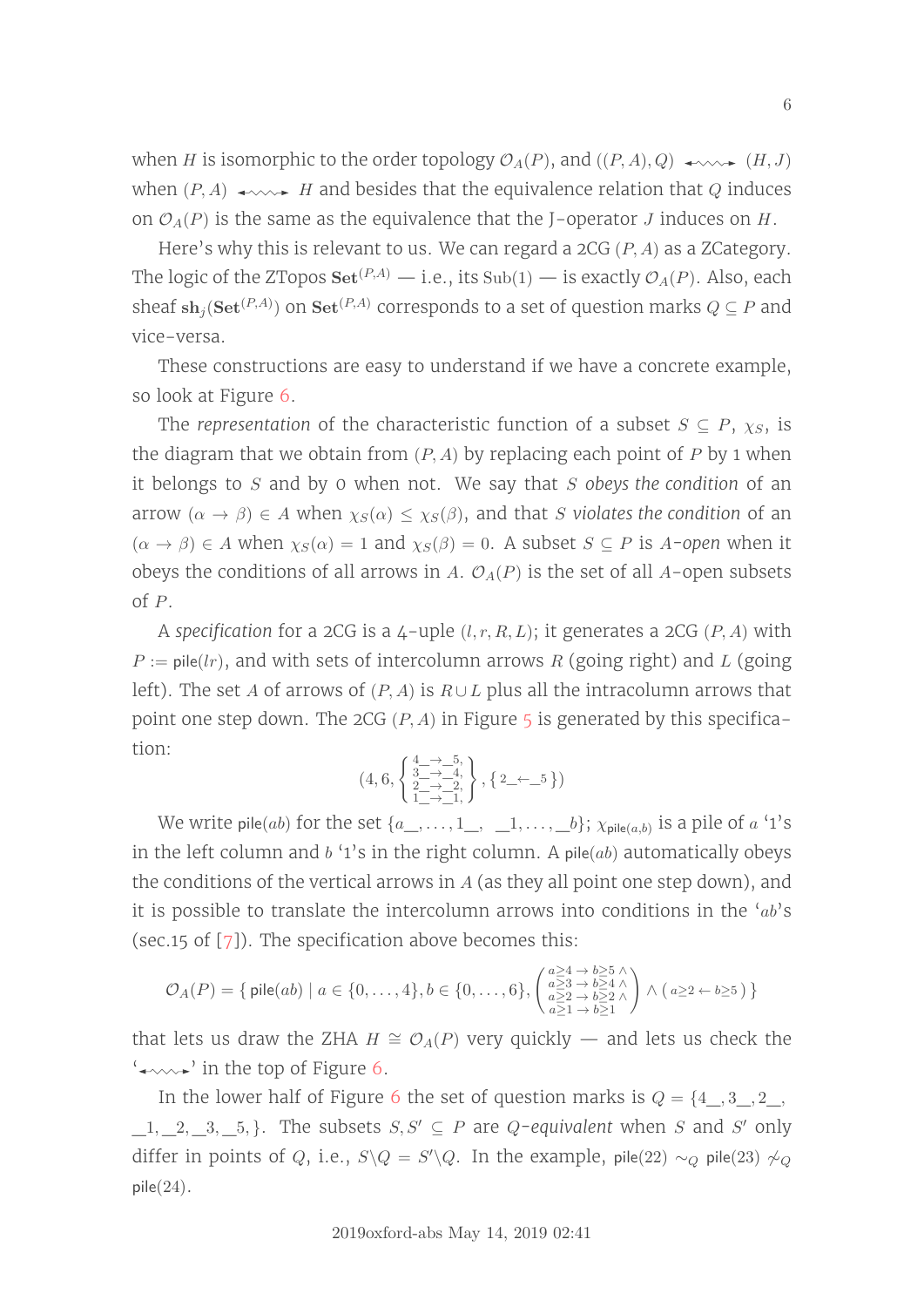$$
(P, A) \leftrightarrow H
$$
  

$$
((P, A), Q) \leftrightarrow \leadsto (H, J)
$$

<span id="page-6-0"></span>Figure 5: The correspondence between 2CGs and ZHAs: the general case.



Figure 6: The correspondence between 2CGs and ZHAs: an example.



Figure 7: The closed operator (13∨) (right) and its associated question marks (left).

7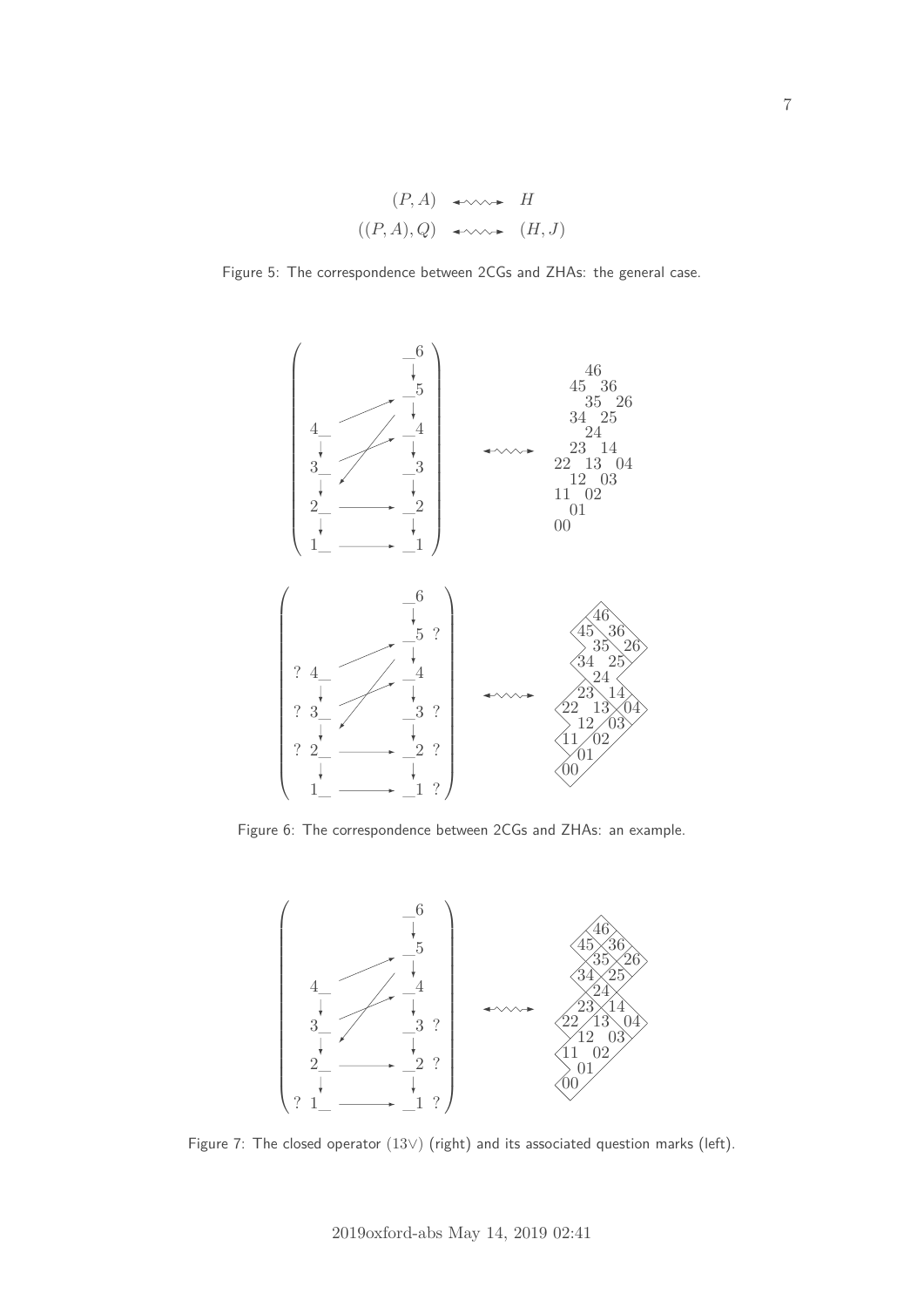A J-operator on a Heyting Algebra *H* is an operation  $J: H \to H$ , abbreviated as '<sup>\*</sup>', obeying  $P \le P^* = P^{**}$  and  $(P \wedge Q)^* = P^* \wedge Q^*$ . The "slashing" in the ZHA of the lower half of Figure [6](#page-6-0) induces a J-operator that takes each element of *H* to the top element of its equivalence class:  $J(12) = 23$ . We say that  $A, B \in H$ are *J*-equivalent when  $A^* = B^*$ . In the example, 22  $\sim_J 23 \nsim_J 24$ . It is not hard to see that in this case ( $\sim_Q$ ) = ( $\sim_P$ ).

Figure [7](#page-6-0) shows the "closed" J-operator (13∨), that takes each  $A \in H$  to 13∨ $A$ ; it would be called  $J_{13}(p) = 13 \vee p$  in the notation of [\[3\]](#page-11-5), page 329, 2.18.(i).

#### <span id="page-7-0"></span>**5 Question marks and sheaves**

A J-operator *J* in a  $((P, A), Q) \longrightarrow (H, J)$  can be interpreted in the topos  $\text{Set}^{(P,A)}$  as an operation  $J : \text{Sub}(1) \rightarrow \text{Sub}(1)$  on its truth-values. This *J* can be extended to a local operator (see [EA4.4])  $j:\Omega\to\Omega$  in the topos  $\mathbf{Set}^{(P,A)}.$  The Elephant uses local operators instead of J-operators practically everywhere; our (13∨) corresponds to a "closed local operator" *c*(pile(13)) in it — see [EA p.206].

Each set of question marks  $Q \subseteq P$  induces an operation that erases the information on objects associated to the points of *Q* and an operation that "reconstructs" this information on those objects in a "natural" way. Figure  $4$ shows a case of this erasing and reconstruction, with  $Q = \{1, 6\}.$ 

It is possible to show that in Figure  $4$  and in all similar cases the image of  $f_*$  is a sheaf and  $\eta$  is a sheafification functor. By "all similar cases" we mean: the points of **A** are a subset of the points of **B**, and the partial order on **A** is the restriction to those points of the partial order on **B**. We will need a notation for that. If **B** is drawn as the directed graph  $(P, A)$  and  $S \subseteq P$ , then we draw **B** as  $(S, A|_S)$ , where  $A|_S \subseteq S \times S$  is a set of arrows on *S* that obeys  $(A|_S)^* = (S \times S) \cap A^*$ . We refer to that as a restriction of **A** to *S*, or as a restriction of **A** with question marks *Q*, where  $Q = P \setminus S$ .

#### **6 Two factorizations of geometric morphisms**

The Elephant presents in its sections A4.2 and A4.5 two factorizations of geometric morphisms that can be combined in a single diagram — see Figure [8.](#page-8-0) An arbitrary geometry morphism  $g : A \rightarrow \mathcal{D}$  can be factored in an essentially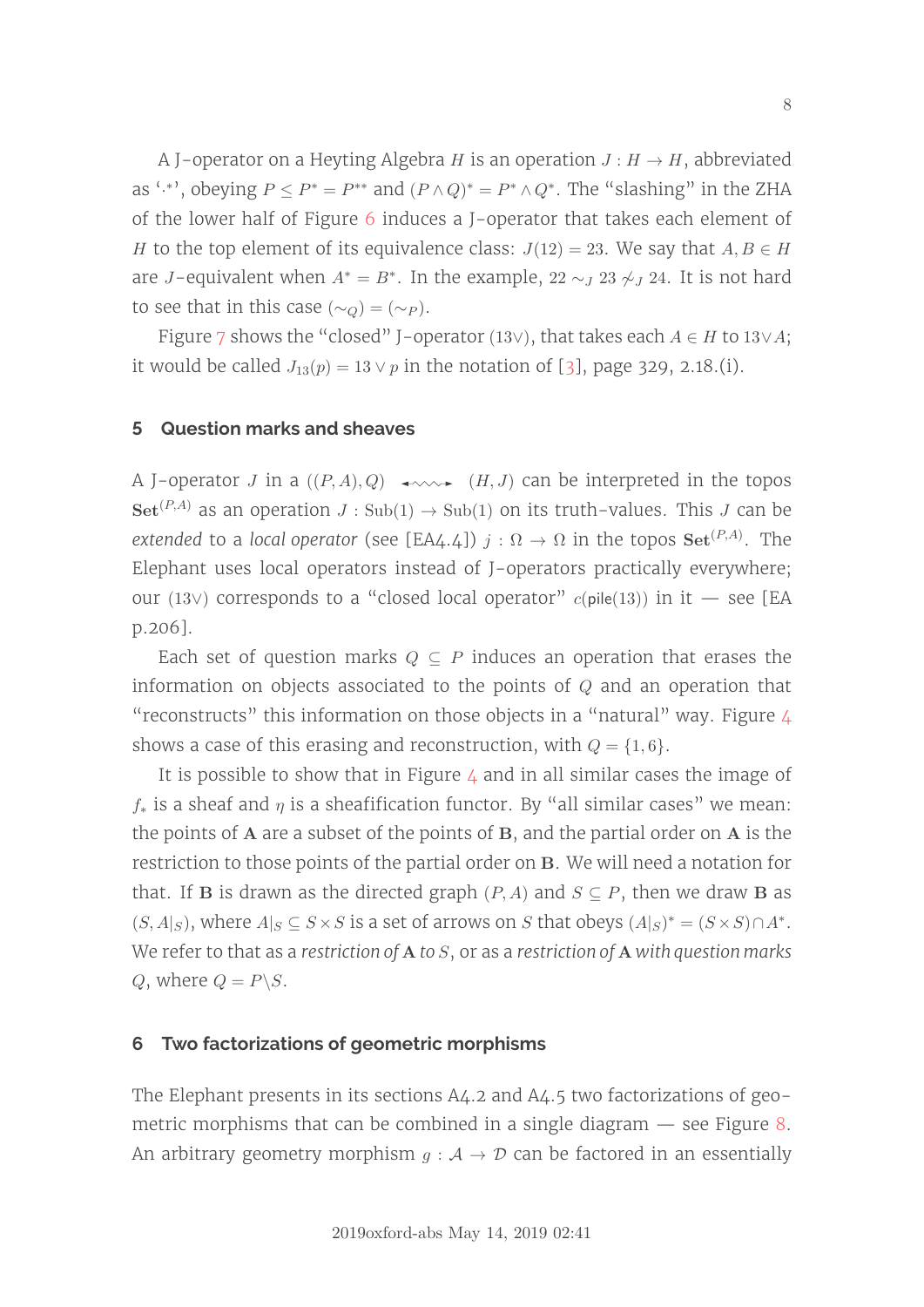<span id="page-8-0"></span>unique way as a surjection followed by an inclusion ([EA4.2.10]), and an inclusion  $i : \mathcal{B} \to \mathcal{D}$  can be factored in an essentially unique way as a dense g.m. followed by a closed g.m. ([EA4.5.20]). A canonical way to build these factorizations is by taking  $B := A_G$ , where G is a certain comonad on A ([EA4.2.8]), and taking  $C := \mathbf{sh}_i(\mathcal{D})$ , where *j* is a certain local operator on  $\mathcal{D}$ .



Figure 8: Two factorizations of geometric morphisms.



Figure 9: The same factorizations, but on ZGMs.



Figure 10: Conditions on the functors  $\mathbf{A} \stackrel{s}{\to} \mathbf{B} \stackrel{i}{\to} \mathbf{D}$  and  $\mathbf{B} \stackrel{d}{\to} \mathbf{C}$ .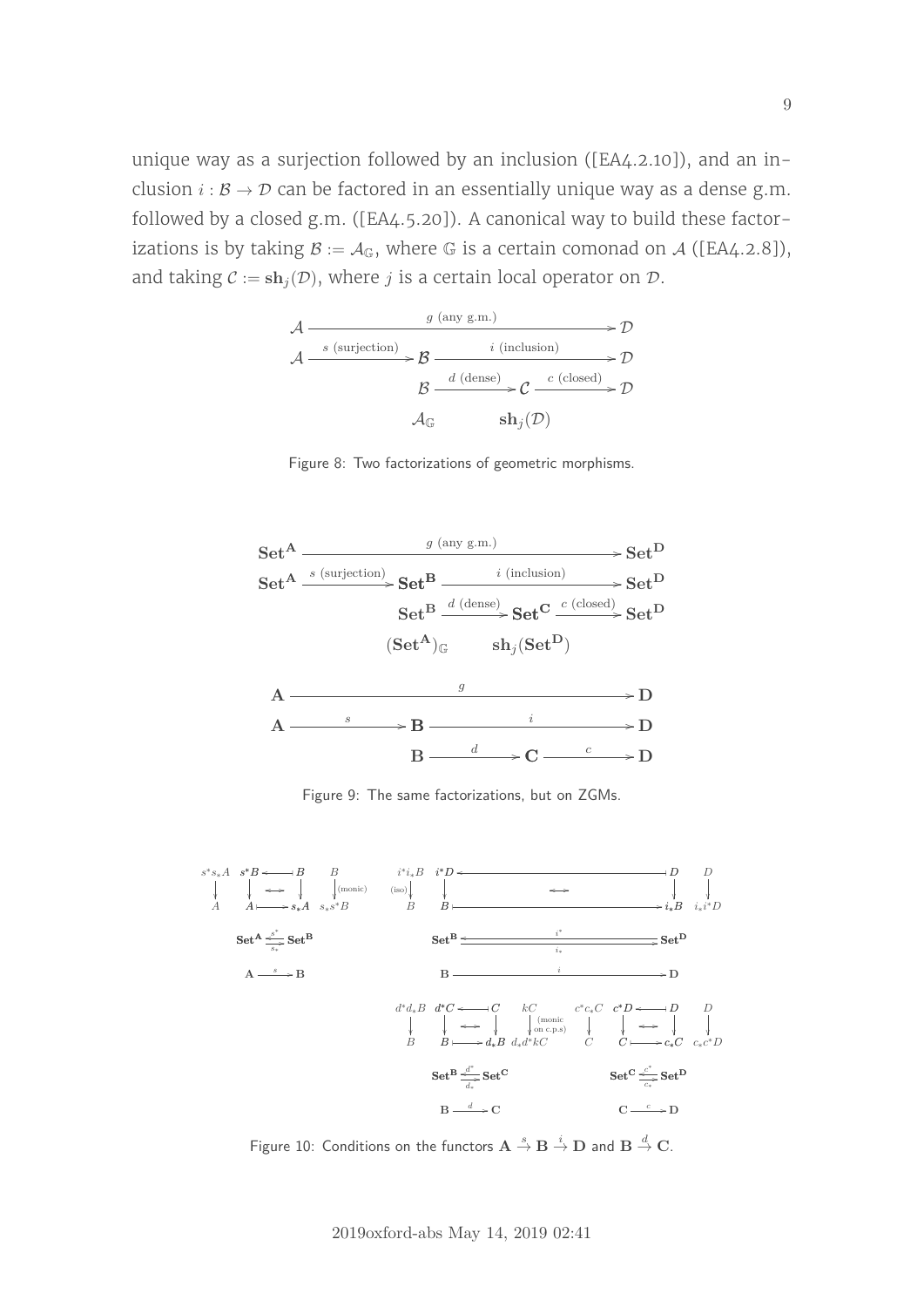These factorizations are almost completely opaque to people who know just the basics of toposes. How can we produce a version "for children" of them in the sense of section ???

The trick is to start with geometric morphisms whose internal views can be drawn explicity — the ZGMs of section [2.](#page-2-0) Actually we start with the lower level of Figure 2, and with the belief that all factorizations can be performed within ZGMs.

# **7 Two factorizations of ZGMs**

The Elephant defines surjections by a list of equivalent conditions, and the same for inclusions and dense and closed geometric morphisms. Some of these conditions — the ones drawn in Figure  $10 10 -$  are very easy to test on ZGMs.

1. **Set**<sup>A</sup>  $\stackrel{\circ}{\rightarrow}$  **Set**<sup>B</sup> is a surjection when for every object  $B \in$  **Set**<sup>B</sup> the unit map *ηB* is monic ([EA4.2.6 (iv)]);

2.  $\mathbf{Set}^{\mathbf{B}} \stackrel{i}{\rightarrow} \mathbf{Set}^{\mathbf{D}}$  is an inclusion when for every object  $B \in \mathbf{Set}^{\mathbf{B}}$  the counit map  $\epsilon B$  is an iso ([EA4.2.8]);

3.  $\mathbf{Set}^{\mathbf{B}} \stackrel{d}{\rightarrow} \mathbf{Set}^{\mathbf{C}}$  is an dense when for every constant presheaf  $kC$  the unit map  $\epsilon kC$  is a monic [I can't find a reference for this now].

We also have two conditions for "dense" and "close" that are easy to state on "restrictions" in the sense of section  $5 5 -$  but it's not trivial to derive them from the material in the Elephant. Let's state them anyway:

4. A restriction  $\mathbf{Set}^{\mathbf{B}} \overset{d}{\rightarrow} \mathbf{Set}^{\mathbf{C}}$  is *dense* when all its question marks "have non-question marks ahead of them", i.e.: for every  $\alpha$  in **C** such that  $\alpha \in Q$ there is an arrow  $\alpha \rightarrow \beta$  in **C** with  $\beta \notin Q$ ;

5. A restriction  $\mathbf{Set}^{\mathbf{C}} \overset{d}{\rightarrow} \mathbf{Set}^{\mathbf{D}}$  is closed when all its question marks "are at the end", i.e.: there are no arrows  $\alpha \rightarrow \beta$  in **D** with  $\alpha \in Q$  and  $\beta \notin Q$ .

We will say that a ZFunctor  $\mathbf{A} \overset{s}{\rightarrow} \mathbf{B}$  *induces a surjection when the ZGM*  $\mathbf{Set^A} \overset{s}{\rightarrow}$ **Set<sup>B</sup>** induced by it is a surjection; and the same for inclusion, dense, and closed.

How can we factor a ZFunctor  $\mathbf{A} \stackrel{g}{\rightarrow} \mathbf{D}$  into ZFunctors  $\mathbf{A} \stackrel{s}{\rightarrow} \mathbf{B} \stackrel{i}{\rightarrow} \mathbf{D}$  that induce a surjection and an inclusion, and how do we factor this  $\mathbf{B} \overset{i}{\rightarrow} \mathbf{D}$  into  $\mathbf{B} \stackrel{d}{\rightarrow} \mathbf{C} \stackrel{c}{\rightarrow} \mathbf{D}$ ? Here is a way to get a good part of a possible answer.

We can think that a ZFunctor  $f : \mathbf{X} \to \mathbf{Y}$  does several actions. If we think that **X** is "before" and **Y** is "after", then  $f$  can, for example: create isolated objects, collapse isolated objects, collapse two ordered objects, create an arrow,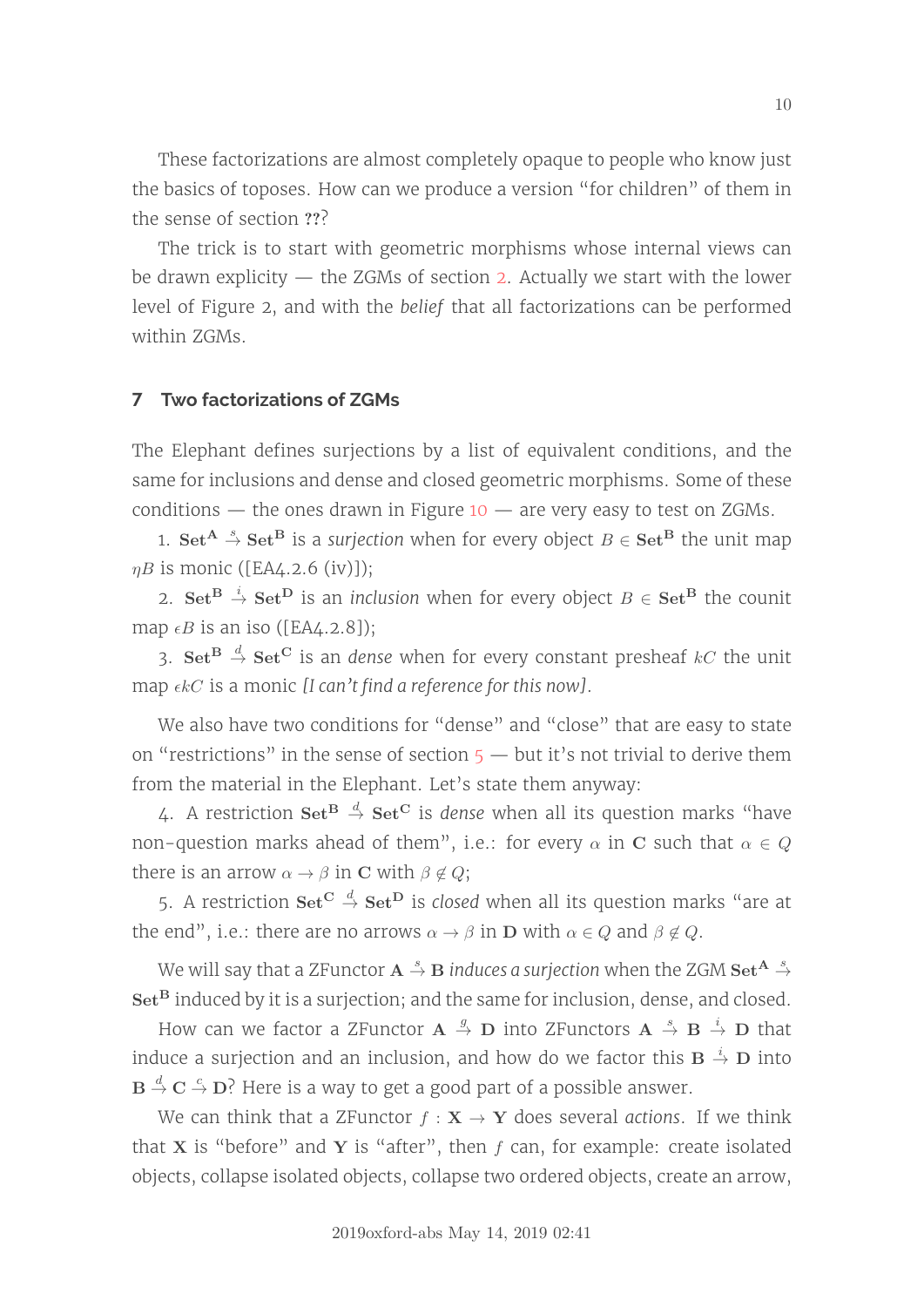create objects at the beginning of a connected set, create objects at the middle of a connected set, create objects at the end of a connected set... here are some examples that only do one of these actions each:

$$
(1\rightarrow 1') \rightarrow (1)
$$
  
\n
$$
(1 \quad 1') \rightarrow (1)
$$
  
\n
$$
(1 \quad 2) \rightarrow (1\rightarrow 2)
$$
  
\n
$$
(2) \rightarrow (1\rightarrow 2)
$$
  
\n
$$
(1\rightarrow 3) \rightarrow (1\rightarrow 2\rightarrow 3)
$$
  
\n
$$
(1) \rightarrow (1 \quad 2)
$$
  
\n
$$
(1) \rightarrow (1\rightarrow 2)
$$

When we take  $\mathbf{A} \stackrel{g}{\rightarrow} \mathbf{D}$  as each one of the seven ZFunctors and we try to factor that  $g$  as  $\mathbf{A} \overset{s}{\to} \mathbf{B} \overset{d}{\to} \mathbf{C} \overset{c}{\to} \mathbf{D}$  we see that the first three functors factor as  $(s = g, d = id, c = id)$ , the next two as  $(s = id, d = g, c = id)$ , and the last two as  $(s = id, d = id, c = q)$ . The leads to a:

**Conjecture 1** Take a ZFunctor  $\mathbf{A} \stackrel{g}{\rightarrow} \mathbf{D}$ . Factor it into  $\mathbf{A} \stackrel{s}{\rightarrow} \mathbf{B} \stackrel{d}{\rightarrow} \mathbf{C} \stackrel{c}{\rightarrow} \mathbf{D}$  in the following way: *s* collapses objects and creates arrows; *c* creates objects at the middle and at the beginnings of connected sets; *d* creates objects at the ends of connected sets. Then this factorization of ZFunctors induces a surjective-dense-closed factorization of ZGMs.

## **8 Epilogue: timber**

Sections 1, 10, 11, 12, and 16 of [\[6\]](#page-11-6) discuss how to reconstruct theorems from incomplete versions that take very little mental space, or very little space on paper; we do something similar here.

One idea that was widely circulated after the fire in the Notre Dame cathedral was that it would be impossible to reconstruct its roof, because that would require an entire forest full of old oak trees, and that thing doesn't exist any-more... but I saw a thread on Tweeter<sup>[1](#page-10-0)</sup> that contained these tweets: "The steeple and the beams supporting it are 160 years old, and oaks for new beams awaits at Versailles, the grown replacements for oaks cut to rebuild after the revolution." "Do you have a source on that protocol? Would love to hear more

<span id="page-10-0"></span> $1$ https://twitter.com/\_theek\_/status/1117895531563372544